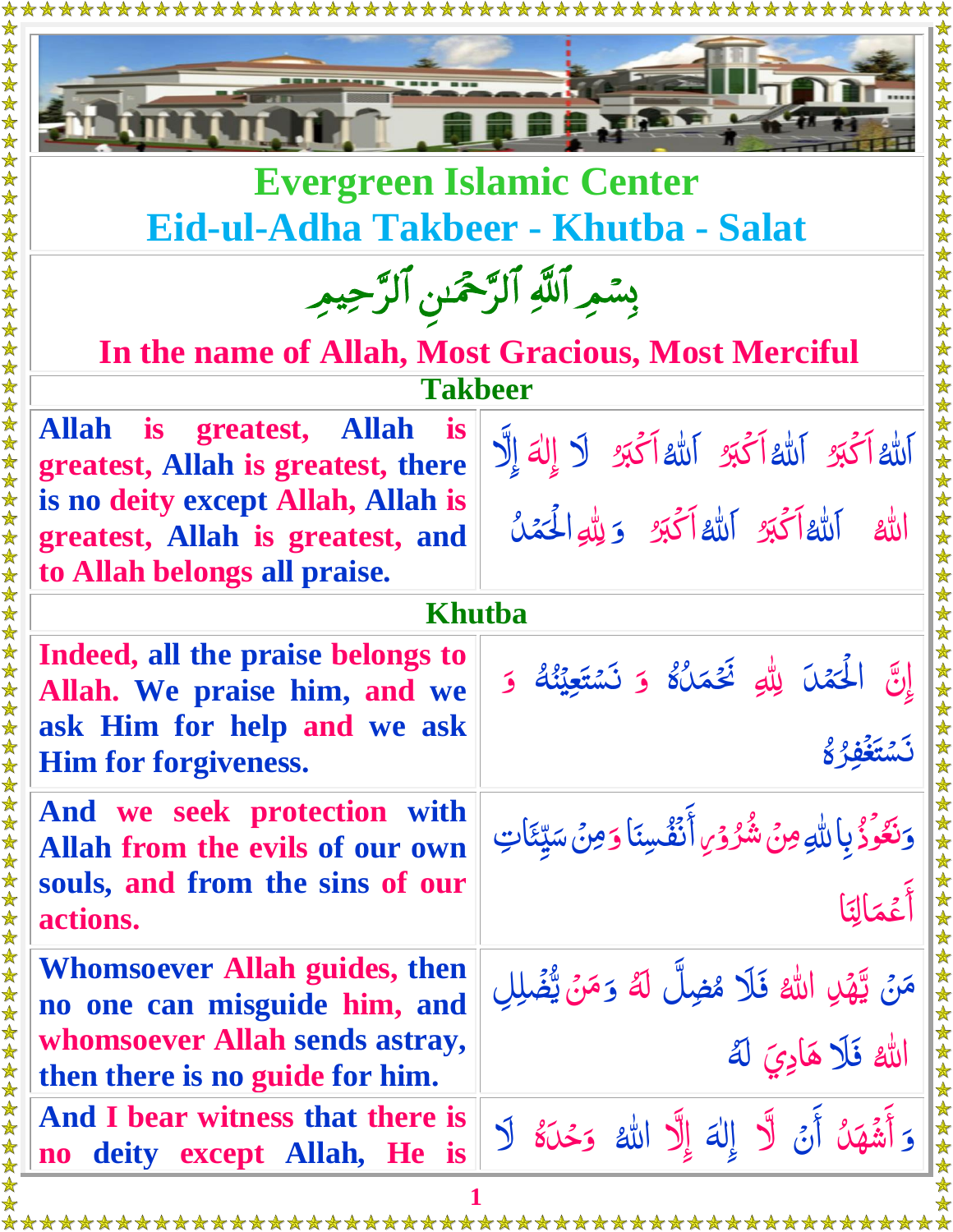| One, no associate is there to him.                                                                                | اشريك لة                                                                                                                          |  |  |  |  |
|-------------------------------------------------------------------------------------------------------------------|-----------------------------------------------------------------------------------------------------------------------------------|--|--|--|--|
| <b>And I bear witness</b><br><b>that</b><br><b>Muhammad is His slave</b><br>and<br><b>His Messenger.</b>          | وَ أَشْهَلُ أَنَّ لَمَحَمَّلًا عَبْلُهُ وَ يَسْوَلُهُ                                                                             |  |  |  |  |
| Allah is greatest, Allah<br><b>is</b><br>greatest, Allah is greatest, there<br>is no deity except Allah, Allah is | الله الكَّبِرُ الله الكَّبِرُ الله الكَّبِرُ لَا إِلٰهَ إِلَّا                                                                    |  |  |  |  |
| greatest, Allah is greatest, and<br>to Allah belongs all praise.                                                  | الله الله الكُّنُ اللهُ اَكْتِرْ وَيِلْهِ الْحَمَلُ                                                                               |  |  |  |  |
| Sit down – Say istaghfar - Stand up and continue                                                                  |                                                                                                                                   |  |  |  |  |
| Allah is greatest, Allah is<br>greatest, Allah is greatest, there<br>is no deity except Allah, Allah is           | اَللَّهُ اَكْبَرُ اَللَّهُ اَكْبَرُ اَللَّهُ اَكْبَرُ لَا إِلٰهَ إِلَّا                                                           |  |  |  |  |
| greatest, Allah is greatest, and<br>to Allah belongs all praise.                                                  | الله الله أكَّتِ الله أكَّتِ وَيِلُّهِ الْحَمَلُ                                                                                  |  |  |  |  |
| In the name of Allah, and all<br>the praise is for Allah, and<br>blessings and peace be upon the                  | بِسْمِ اللَّهِ وَالْحَمْلُ لِلَّهِ وَ الصَّلَاةُ وَ السَّلَامُ                                                                    |  |  |  |  |
| <b>Messenger of Allah (pbuh).</b>                                                                                 | عَلَىٰ يَسْوَلِ اللَّهِ (صَلَّى اللَّهُ عَلَيْهِ وَسَلَّمَ)                                                                       |  |  |  |  |
| Indeed, Allah and His angels<br>send blessings on the Prophet                                                     | َّ إِنَّ اللَّٰہَ وَ مَلَّىکَتَهُ یُصَلُّوۡنَ عَلَى النَّبِیُّ<br>یَاَیُّهَا الَّذِیۡنَ اٰمَنُوۡا صَلُّوۡا عَلَیۡهِ وَ سَلِّمُوۡا |  |  |  |  |
| (pbuh). O you<br>who<br>have<br>believed, send blessings upon                                                     |                                                                                                                                   |  |  |  |  |
| him and greet him with a<br>humble salutation.                                                                    |                                                                                                                                   |  |  |  |  |
| <b>Mention Allah's Greatness</b>                                                                                  |                                                                                                                                   |  |  |  |  |
| That you may mention Allah's<br>greatness for that (to) which He<br>has guided you.<br>$22$ AlHajj-37             | لِتُكَبِّدُوا اللهَ عَلٰى مَا هَالْكُمْ                                                                                           |  |  |  |  |
| 女女女女女女女女女女女女女女女女女女女女女女女女女<br>Allah is greatest, Allah<br><i>is</i><br>greatest, Allah is greatest, there          | الله أَكْبَرُ اللهُ أَكْبَرُ اللهُ أَكْبَرُ لَا إِلٰهَ إِلَّا                                                                     |  |  |  |  |
|                                                                                                                   |                                                                                                                                   |  |  |  |  |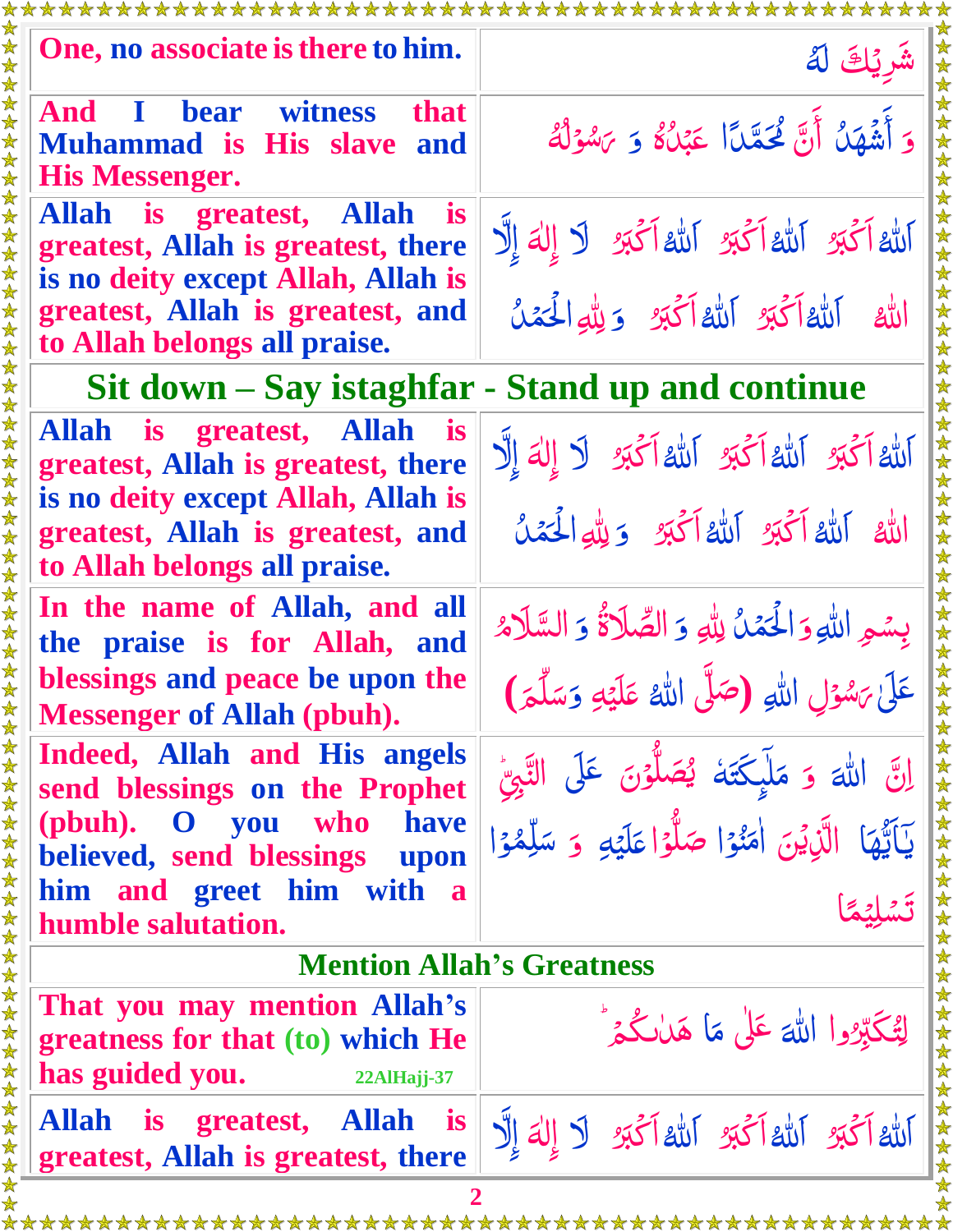| الله إلله المكبر الله المكبر ويله الحمد                                                              |  |  |  |  |  |  |
|------------------------------------------------------------------------------------------------------|--|--|--|--|--|--|
|                                                                                                      |  |  |  |  |  |  |
|                                                                                                      |  |  |  |  |  |  |
| <b>Mention Hajj</b>                                                                                  |  |  |  |  |  |  |
|                                                                                                      |  |  |  |  |  |  |
| وَ إِذْ جَعَلْنَا الْبَيْتَ مَثَابَةً لِلنَّاسِ وَ آمَنًا َّ                                         |  |  |  |  |  |  |
|                                                                                                      |  |  |  |  |  |  |
|                                                                                                      |  |  |  |  |  |  |
| وَ أَذِّنٌ فِى النَّاسِ بِالْحَجّ                                                                    |  |  |  |  |  |  |
| pilgrimage.<br>22AlHajj-27<br><b>Mention Sacrifice</b>                                               |  |  |  |  |  |  |
|                                                                                                      |  |  |  |  |  |  |
| فَأَذْكُرُوا اسْمَرَ اللَّهِ عَلَيْهَا صَوَاتٌ فَإِذَا                                               |  |  |  |  |  |  |
|                                                                                                      |  |  |  |  |  |  |
| وَجَبَتْ جُنُوۡبُهَا فَكُلُّوۡ مِنۡهَا وَ أَطۡعِمُوا                                                 |  |  |  |  |  |  |
|                                                                                                      |  |  |  |  |  |  |
| القانع و الهيخة                                                                                      |  |  |  |  |  |  |
|                                                                                                      |  |  |  |  |  |  |
|                                                                                                      |  |  |  |  |  |  |
| 女女女女女女女女女女女女女女女女女女女女女女女女<br><b>Make Dua</b>                                                          |  |  |  |  |  |  |
| <i>؆</i> ڹؚ١ <b>جۡعَلۡؽۡمُقِیۡمَ الصَّلٰوۃِ ٓ مِنۡ دُ</b> ّرِّیۡتِیۡ ۖ ؆بَّنَا وَ تَقَبَّلۡ دُعَآ ءِ |  |  |  |  |  |  |
| يَابَنَا هَبُ لَنَا مِنْ أَزْوَاجِنَا وَ ذُرِّيِّيتِنَا قُرَّةَ أَعْيُنِ وَّاجُعَلْنَا               |  |  |  |  |  |  |
| لِلْمُتَّقِينَ اِمَامًا                                                                              |  |  |  |  |  |  |
| يَبَّنَا اغْفِرْ لِيَ وَلِوَالِدَيَّ وَلِلَّمُؤْمِنِينَ يَوْمَ يَقُوْمُ الْحِسَابُ                   |  |  |  |  |  |  |
| يَبَّنَآ اٰتِنَا فِي اللُّانِّيَا حَسَنَةً وَّ فِي الْأَخِرَةِ حَسَنَةً وَّ قِنَا عَذَابَ<br>التَّاس |  |  |  |  |  |  |
|                                                                                                      |  |  |  |  |  |  |

**3**